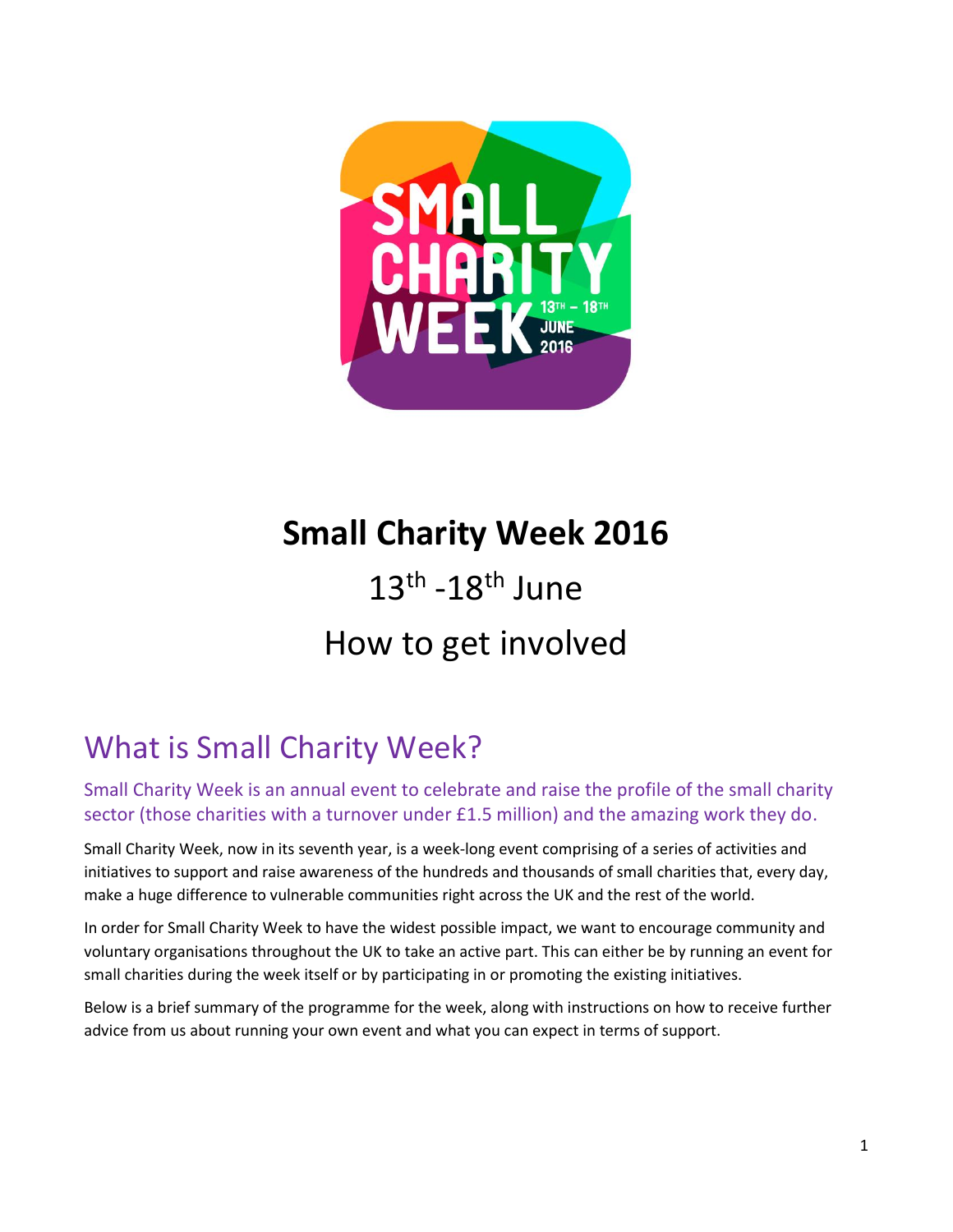## Small Charity Week 2016

Small Charity Week 2016 will be taking place from  $13<sup>th</sup> - 18<sup>th</sup>$  June and each day is separately themed with free support, events and activities. If you would like further information on any of the events then please contact us and we can send out further information and toolkits to support you.

#### **Monday 13th June: I ♥ Small Charities Day**

This day kick-starts the week and is a great chance to raise the profile of small charities. The FSI will be running a social media competition encouraging people to highlight the invaluable work of small charities with cash prizes available for the winning participating charities.

#### **Tuesday 14th June: Big Advice Day**

Tuesday is an opportunity for small charities to access expert knowledge for free. In London, the FSI are running a central advice hub at City Hall bringing together small charities with expert volunteers who are able to offer free 1:1 advice clinics. We are calling on other organisations across the UK to think about how they might be able to run a 'Big Advice Day' event outside of London. Please email [martin@thefsi.org](mailto:martin@thefsi.org) for further information and to receive a toolkit with lots of useful information on how to run a successful Big Advice Day event.

#### **Wednesday 15th June: Policy Day**

We are calling on Local Authorities across the UK to run a Policy Day event where small charities can engage with and learn from policy makers and influencers.

#### **Thursday 16th June: Fundraising Day**

The FSI, with our partners, will be running a range of free activities and competitions to help small charities to raise funds for themselves, such as:

- A competition to have a fundraising message featured on the checkout page of eBay UK during Small Charity Week– this has raised in excess of £15,000 in previous years.
- An eBay auction where we take care of all of the admin and hard work and each contributing small charity keeps the full price their items fetch.
- We will be launching a competition with Virgin Money Giving which will offer free marathon places for small charities
- We will be releasing free fundraising toolkits to support small charities to run their own community fundraising activities including the ever-popular Small Charity Week Quiz.

#### **Friday 17th June: Volunteering Day**

Volunteering opportunities from small charities are highlighted as widely as possible on this particular day and we are also running a range of free events with our partners to help small charities engage with new volunteers who have specific skills and meet with new potential Trustees, as well as to gain new skills.

#### **Saturday 18th June: Celebration Day**

The week comes to an end with another opportunity for small charities to raise their profile and to celebrate their work. On this day we will be featuring small charity messages on Big Screens across the UK and encouraging small charities to run their own Celebration Day events.